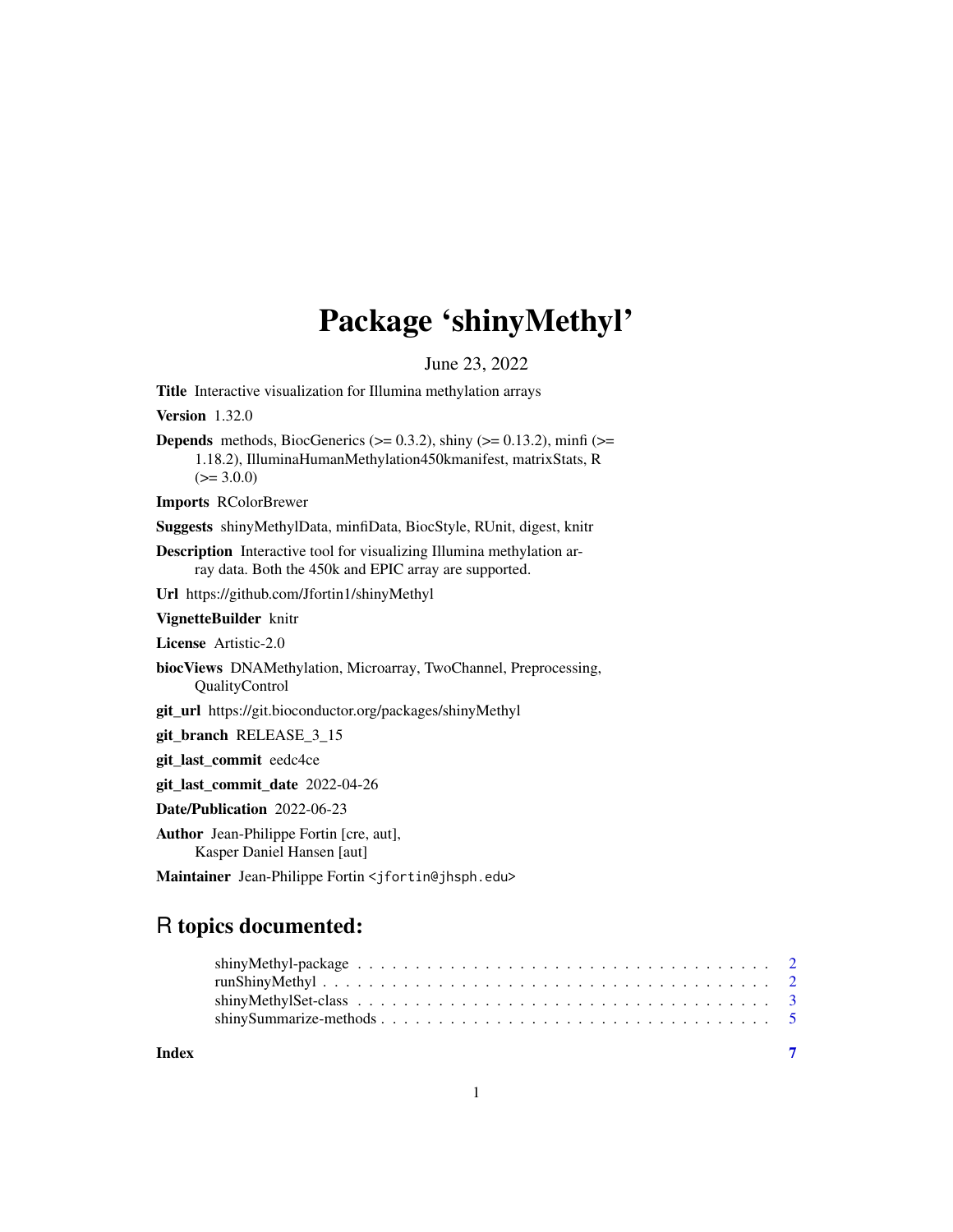<span id="page-1-0"></span>shinyMethyl-package *Interactive visualization for Illumina methylation arrays*

# Description

Interactive tool for visualizing Illumina methylation array data (450k and EPIC arrays).

#### Author(s)

Jean-Philippe Fortin <jfortin@jhsph.edu>

runShinyMethyl *Run the interactive shinyMethyl session*

# Description

Function to run the interactive shinyMethyl session from a shinyMethylSet.

#### Usage

```
runShinyMethyl(shinyMethylSet1, shinyMethylSet2 = NULL)
```
#### Arguments

```
shinyMethylSet1
```
shinyMethylSet that must be extracted from an RGChannelSet

shinyMethylSet2

optional shinyMethylSet that must be extracted from an GenomicRatioSet

### Value

No value returned. Instead the shinyMethyl interactive session is launched.

#### Author(s)

Jean-Philippe Fortin

#### See Also

[shinyMethylSet](#page-2-1)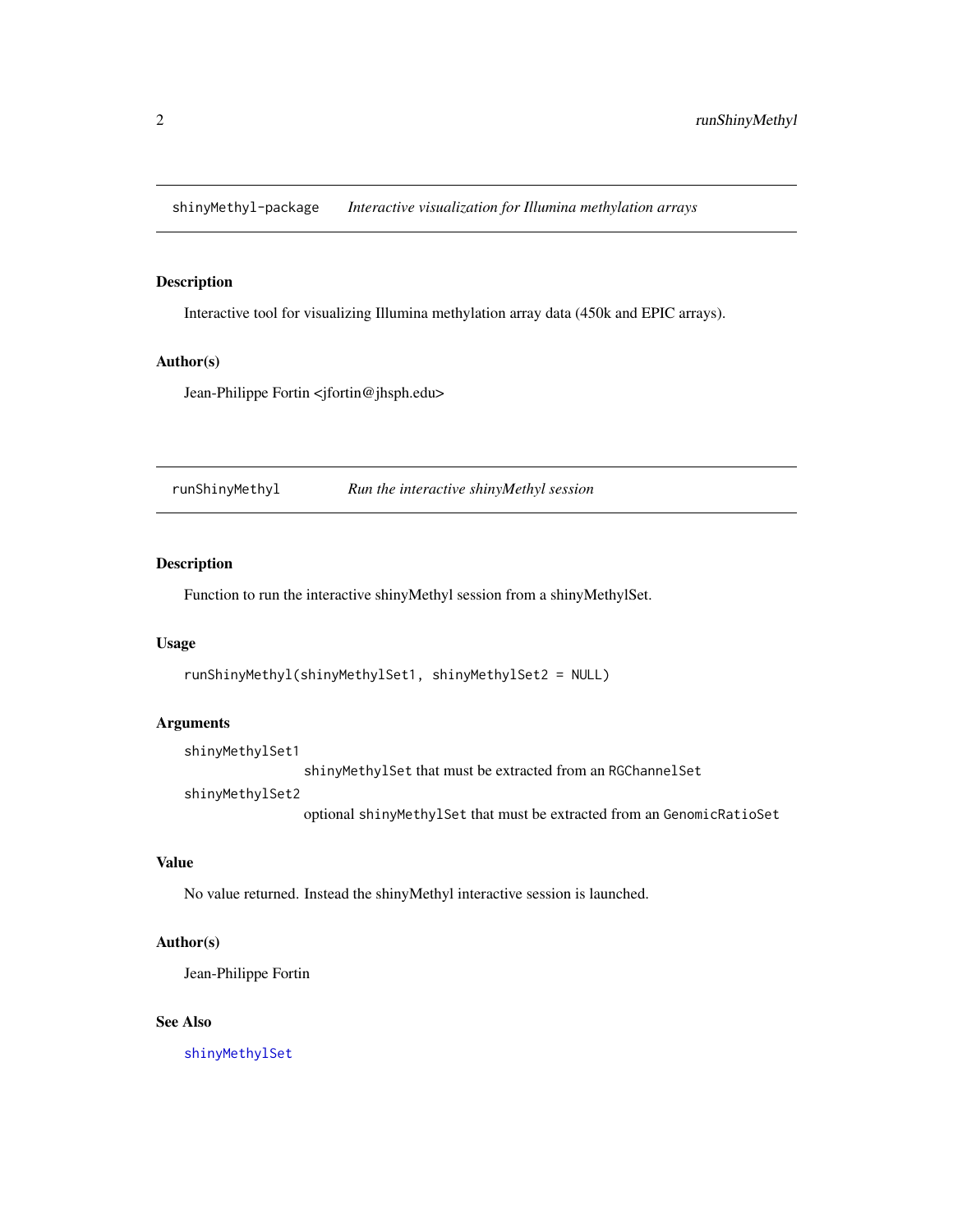# <span id="page-2-0"></span>shinyMethylSet-class 3

#### Examples

```
## Not run:
if (require(minfiData)){
  baseDir <- system.file("extdata", package = "minfiData")
  targets <- read.450k.sheet(baseDir)
  targets$Sample_Plate <- substr(targets$Slide,1,7)
  RGSet <- read.450k.exp(base = baseDir, targets = targets)
  summarized.data <- shinySummarize(RGSet)
  runShinyMethyl(summarized.data)
}
## End(Not run)
```
shinyMethylSet-class *shinyMethylSet instances*

#### <span id="page-2-1"></span>**Description**

This class holds summarized data from Illumina methylation microarrays for interactive visualization purpose.

#### Usage

## Constructor

```
shinyMethylSet(sampleNames = new("character"),
               phenotype = new('data-frame''),
               mQuantiles = new(vector("list",5)),
               betaQuantiles = new(vector("list",5)),
              methQuantiles = new(vector("list",5)),
               unmethQuantiles = new(vector("list",5)),
               cnQuantiles = new(vector("list",5)),
               greenControls = new(vector("list",12)),
               redControls = new(vector("list",12)),
               pca = new("list"),
               originObject = new("character"),
               array = new("character"))
```

```
## Data extraction / Accessors
```

```
## S4 method for signature 'shinyMethylSet'
getMeth(object)
## S4 method for signature 'shinyMethylSet'
getUnmeth(object)
```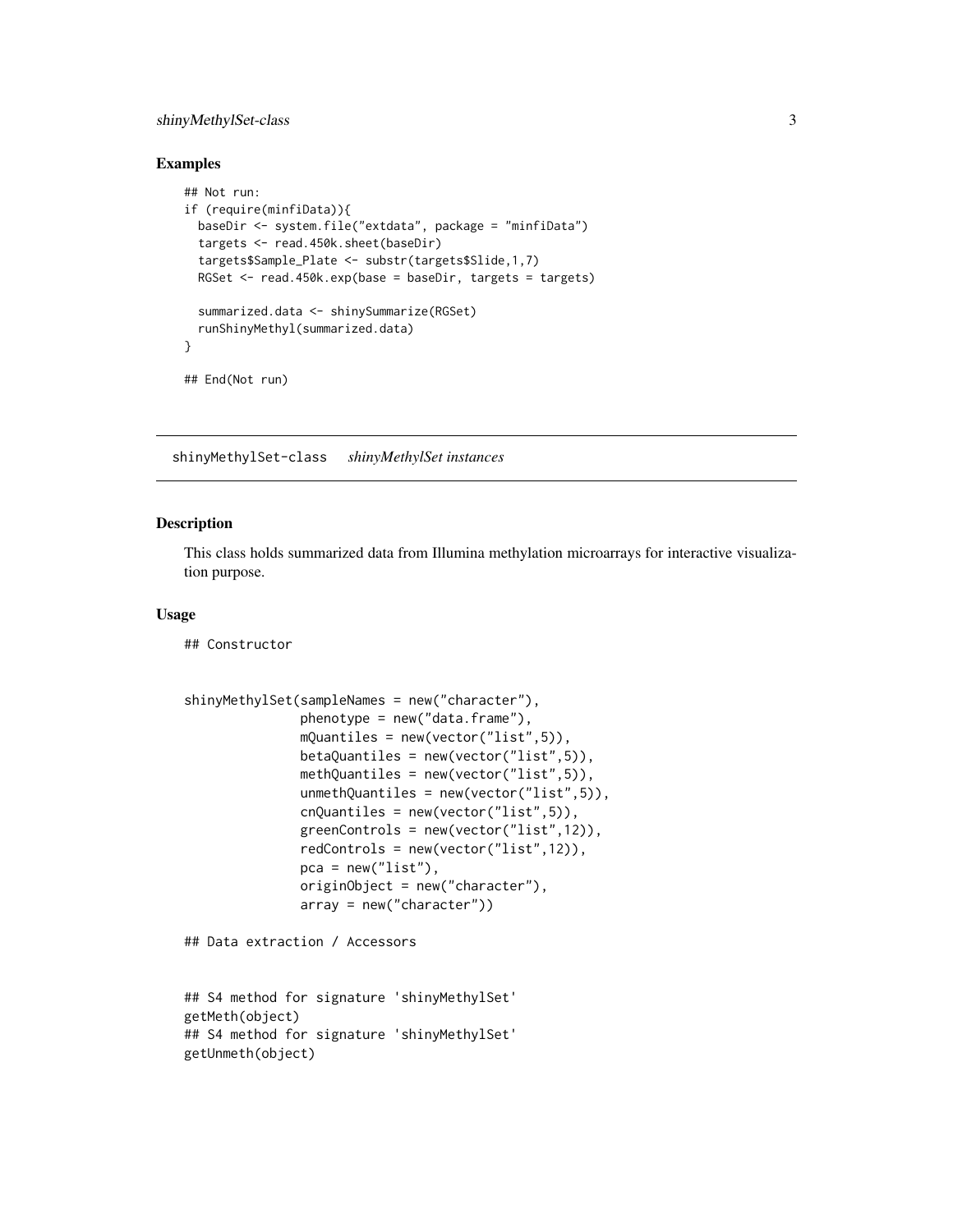```
## S4 method for signature 'shinyMethylSet'
getBeta(object)
## S4 method for signature 'shinyMethylSet'
getM(object)
## S4 method for signature 'shinyMethylSet'
getCN(object)
## S4 method for signature 'shinyMethylSet'
pData(object)
## S4 method for signature 'shinyMethylSet'
sampleNames(object)
```
# Arguments

| object          | A shinyMethylSet.                                                                                                                                                                                                      |  |  |
|-----------------|------------------------------------------------------------------------------------------------------------------------------------------------------------------------------------------------------------------------|--|--|
| sampleNames     | A character vector                                                                                                                                                                                                     |  |  |
| phenotype       | A data.frame object.                                                                                                                                                                                                   |  |  |
| methQuantiles   | A list of 5 matrices containing several quantiles for the methylation values (be-<br>tween zero and infinity) separated by probe tpye and autosomal/sex probes.<br>Each row is a quantile and each column is a sample. |  |  |
| unmethQuantiles |                                                                                                                                                                                                                        |  |  |
|                 | Similar to Meth                                                                                                                                                                                                        |  |  |
| betaQuantiles   | Similar to Meth but for Beta-values                                                                                                                                                                                    |  |  |
| mQuantiles      | Similar to Meth but for M-values                                                                                                                                                                                       |  |  |
| cnQuantiles     | Similar to Meth but for Copy Number                                                                                                                                                                                    |  |  |
| greenControls   | A list containing the matrices of different raw control probes intensities in the<br>green channel                                                                                                                     |  |  |
| redControls     | Similar to green Controls but for the red channel                                                                                                                                                                      |  |  |
| pca             | List containing the PCA scores for the 20,000 most variable CpGs and the per-<br>centages of variance explained                                                                                                        |  |  |
| originObject    | Name of the minfi object from which the data were extracted                                                                                                                                                            |  |  |
| array           | Name of the Illumina array platform: 450k or EPIC                                                                                                                                                                      |  |  |

#### Details

These class is a representation of a Meth matrix and a Unmeth matrix linked to a pData data frame.

A creationMethod slot is present to indicate from which object type the shinyMethylSet has been created: either a RGChannelSet or GenomicRatioSet

A MethylSet stores meth and Unmeth.

## **Constructor**

Instances are constructed using the shinyMethylSet function with the arguments outlined above.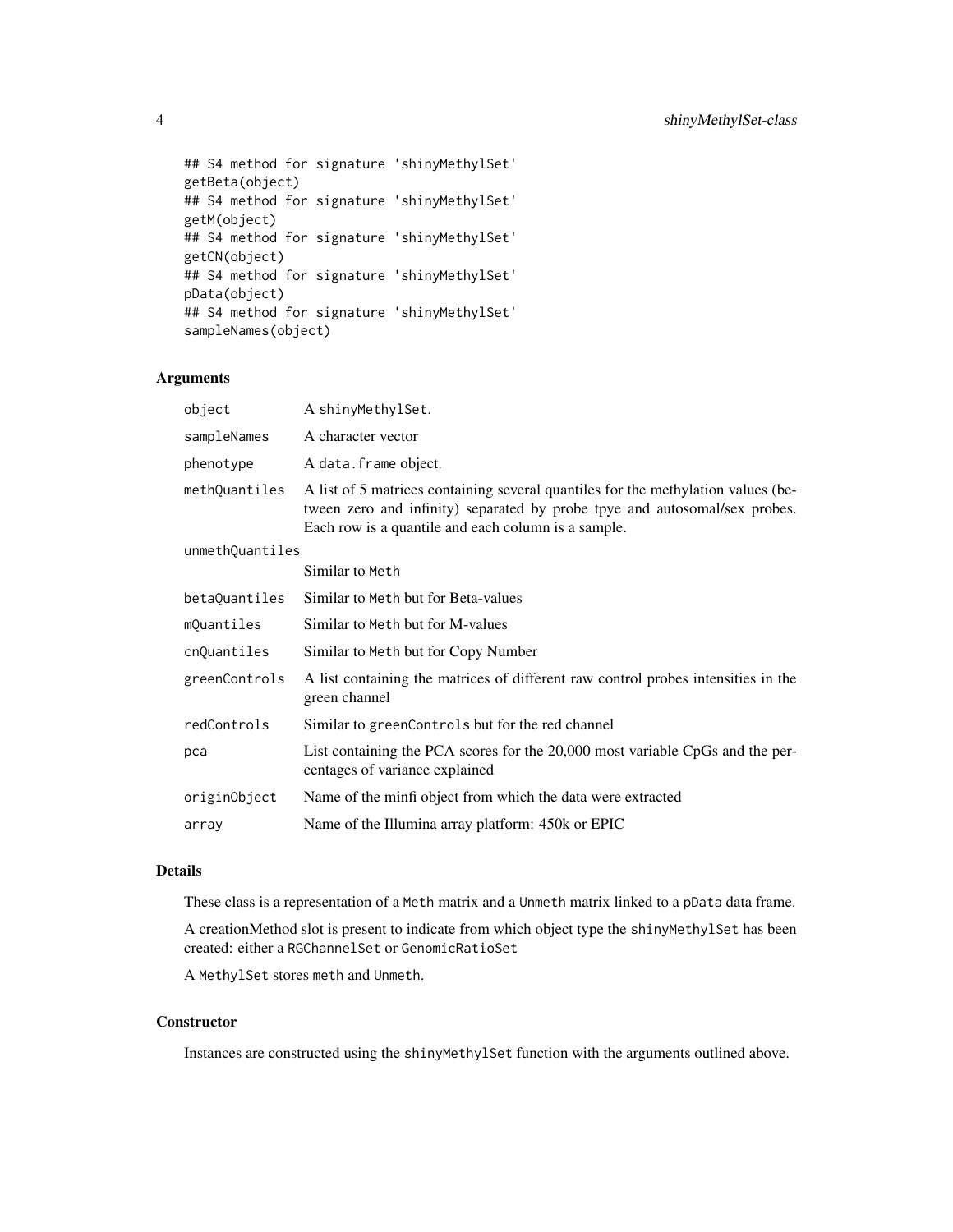#### <span id="page-4-0"></span>**Accessors**

In the following code, object is a shinyMethylSet.

getMeth(object), getUnmeth(object) Get the Meth or Unmeth matrix.

getBeta(object) get Beta, see details.

getM(object) get M-values, see details.

getCN(object) get copy number values which are defined as the sum of the methylation and unmethylation channel.

sampleNames(object) Get the sampleNames

combine(object1,object2) combine shinyMethylSet objects

#### Author(s)

Jean-Philippe Fortin <jfortin@jhsph.edu>

#### See Also

Objects of this class are typically created by using the function [shinySummarize](#page-4-1) on a [RGChannelSet](#page-0-0) or [GenomicRatioSet](#page-0-0).

#### Examples

showClass("shinyMethylSet")

shinySummarize-methods

*Summarizing a large 450K experiment into a shinyMethylSet*

#### <span id="page-4-1"></span>Description

Summarizing methylation data from a RGChannelSet or GenomicRatioSet into a shinyMethylSet needed to launch the interactive interface of shinyMethyl. That works for both the 450k and EPIC arrays.

#### Usage

```
## S4 method for signature 'RGChannelSet'
shinySummarize(object)
## S4 method for signature 'GenomicRatioSet'
shinySummarize(object)
```
#### Arguments

object Either a RGChannelSet or a GenomicRatioSet.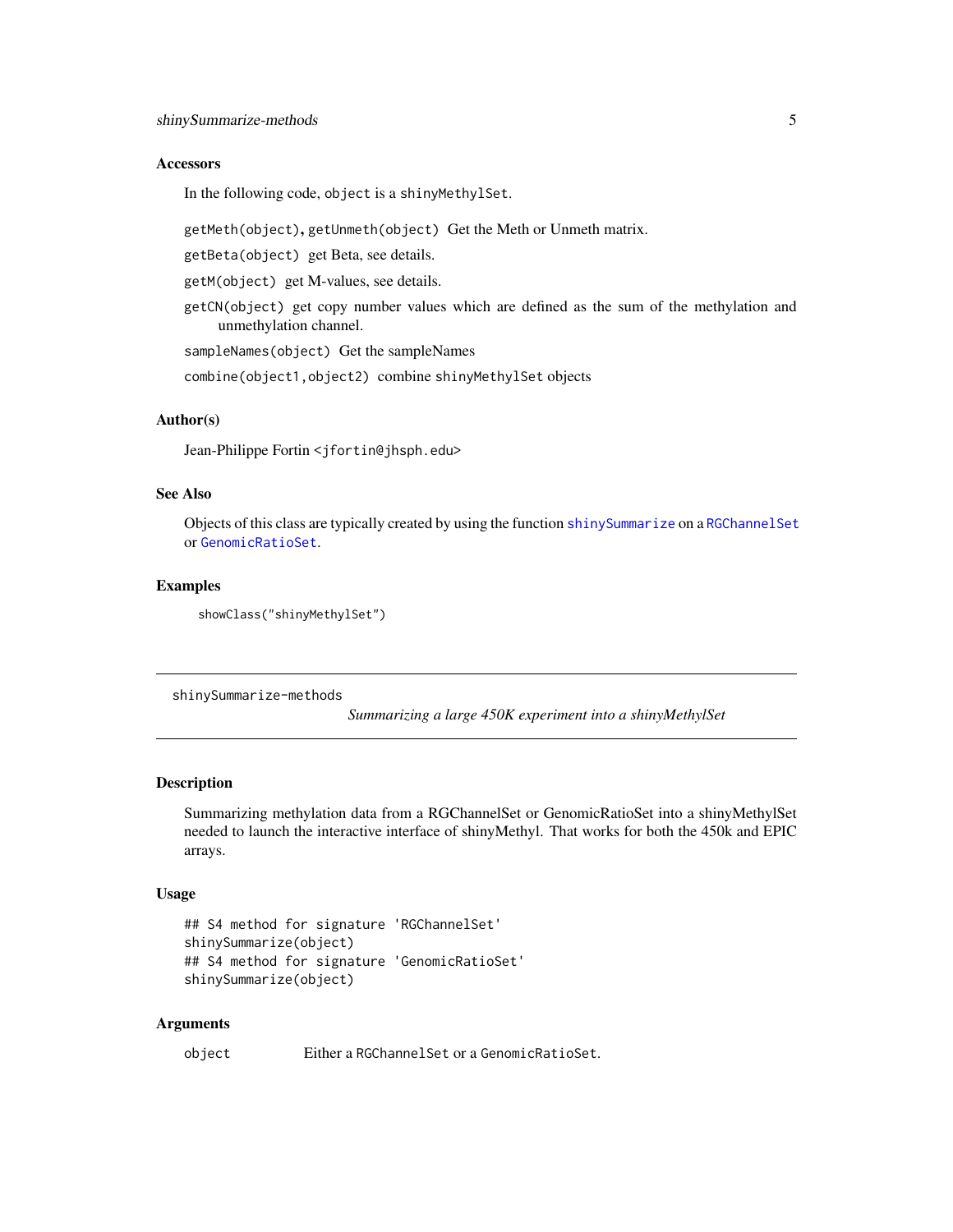# <span id="page-5-0"></span>Details

Either a RGChannelSet is transformed into a shinyMethylSet, or a GenomicRatioSet is transformed to a shinyMethylSet

# Author(s)

Jean-Philippe Fortin <jfortin@jhsph.edu>

# See Also

[shinyMethylSet](#page-2-1) for the output object and [RGChannelSet](#page-0-0) or [GenomicRatioSet](#page-0-0) for the input object.

# Examples

```
if (require(minfiData)){
 library(minfiData)
  summarized.data <- shinySummarize(RGsetEx)
}
```